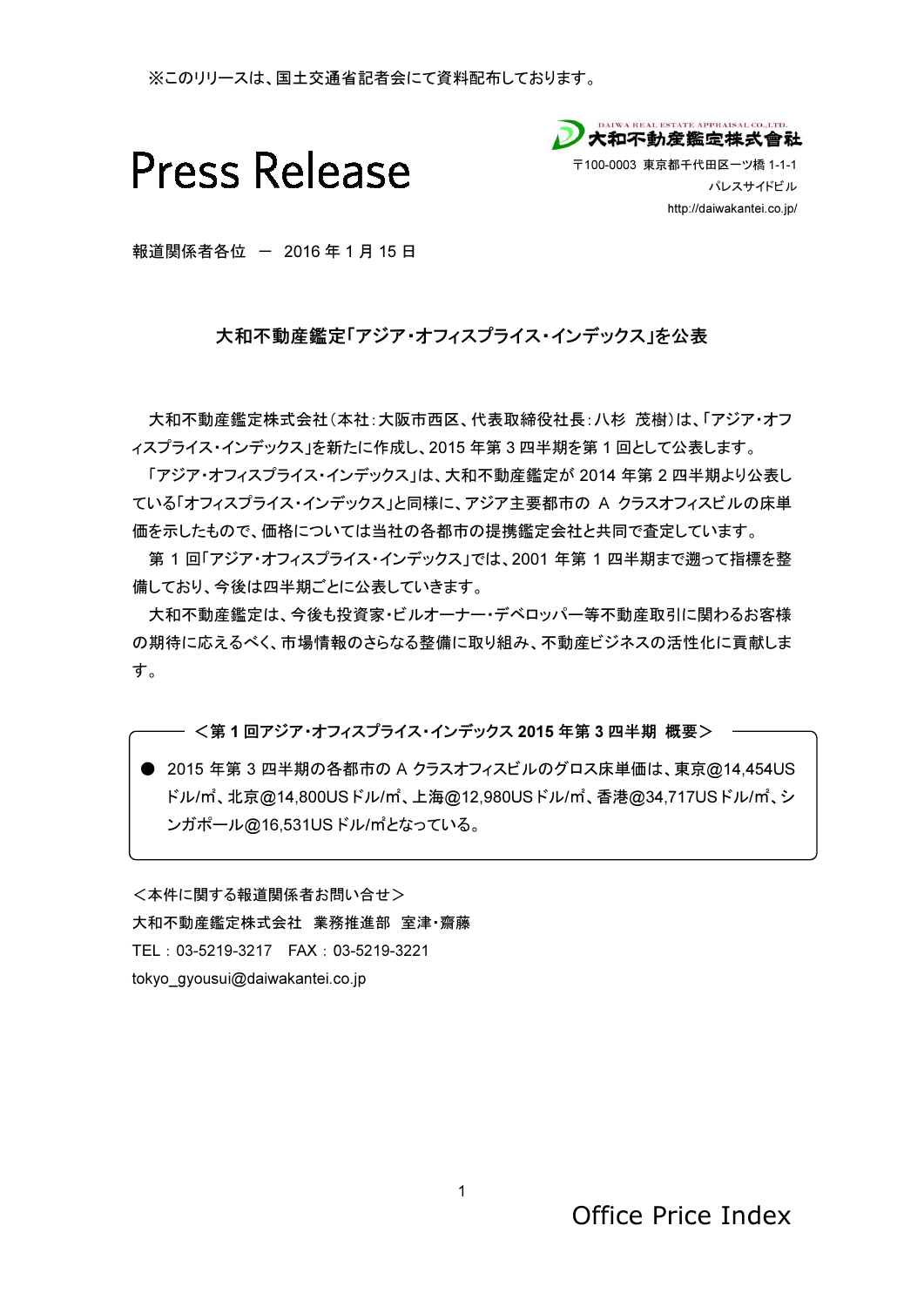

第1回「アジア・オフィスプライス・インデックス」

(2001年第1四半期~2015年第3四半期までの各都市 A クラスビルの床単価推移)



## ●「アジア・オフィスプライス・インデックス」の作成方法

大和不動産鑑定が公表している「オフィスプライス・インデックス」東京都心部Aクラスオフィスビ ルと同程度のビルを各都市において設定し、提携鑑定会社と共同で査定した床単価(共用部分を 含むグロス面積あたりの単価)を、各基準時点における為替レートにより USドルで表示していま す。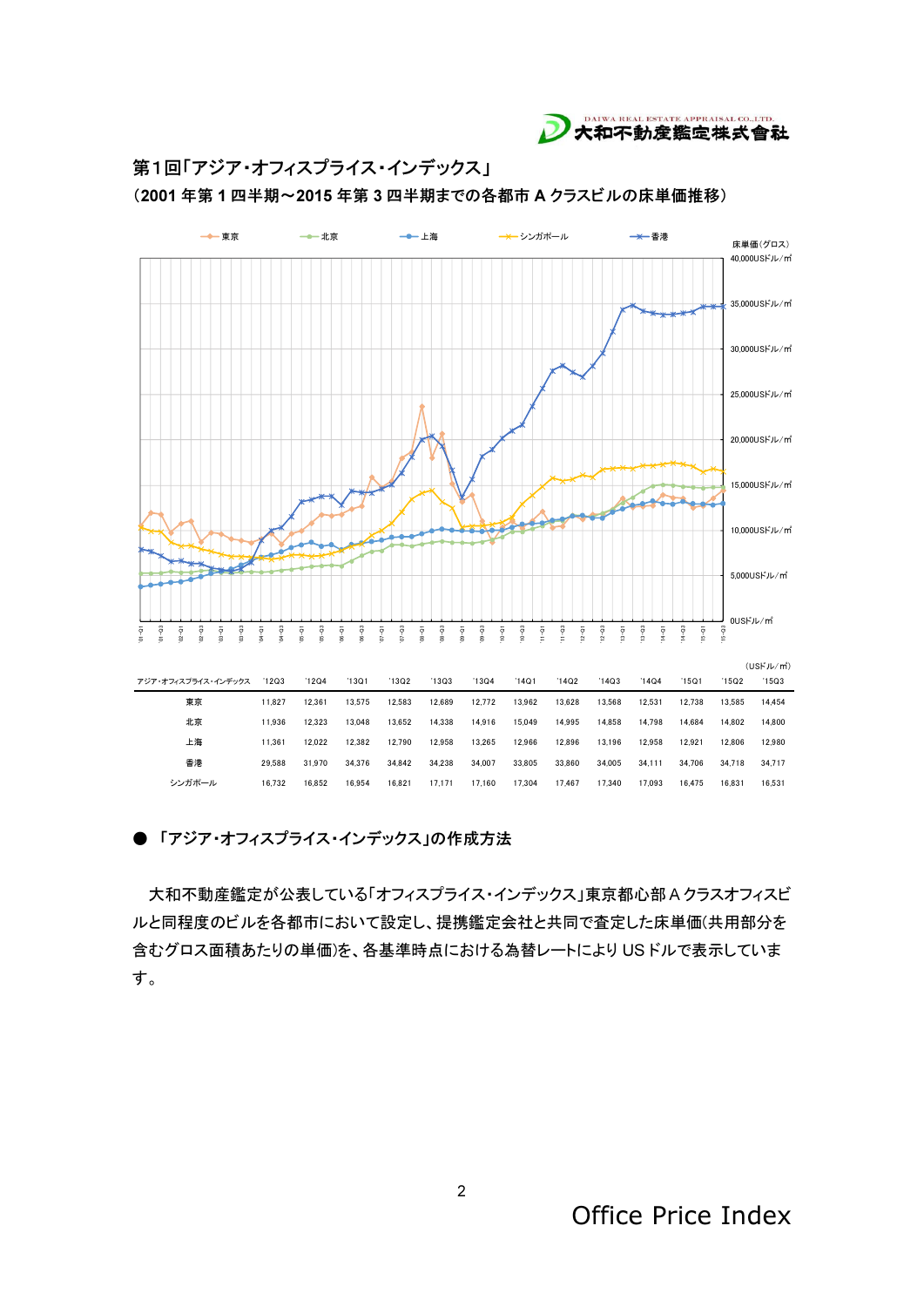







Office Price Index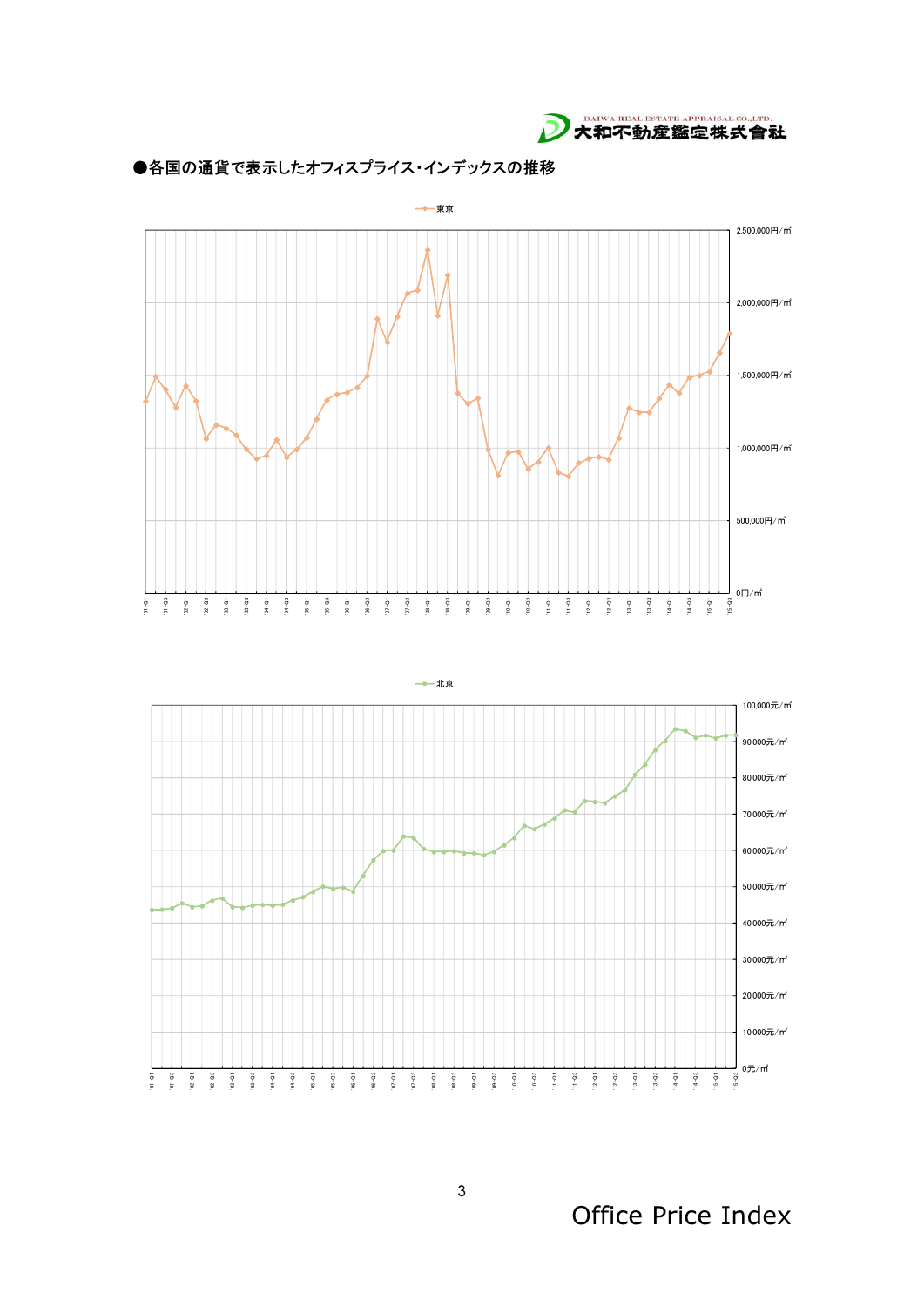D 大和不動産鑑定株式會社